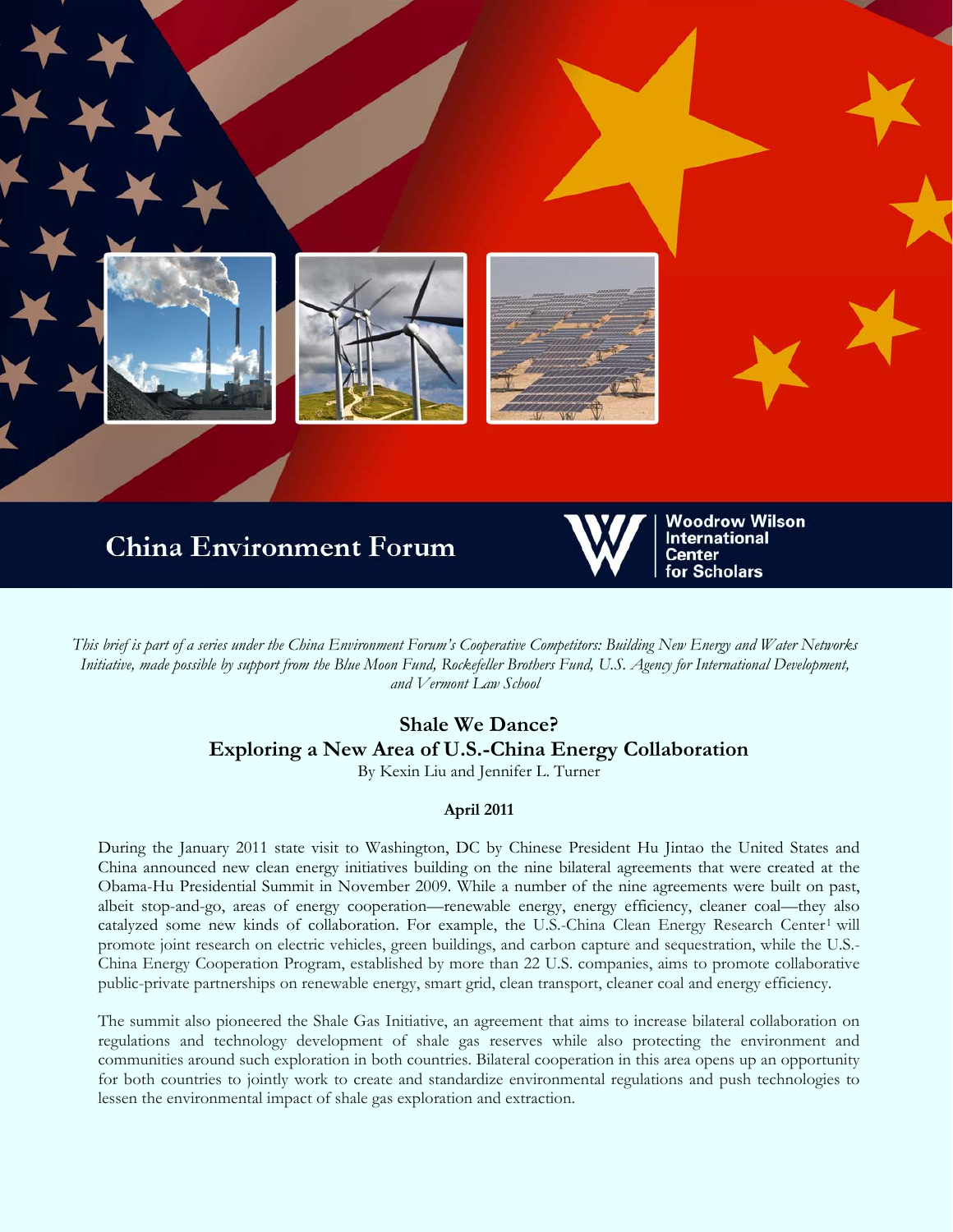

The United States and China are similarly rich in shale gas resources—with technically recoverable unproved reserves in the United States reaching 862 trillion cubic feet (TCF) and China an estimated 1,275 TCF. 1 Shale gas exploration in the United States dates back to 1821,<sup>2</sup> but significant commercial drilling has only occurred over the past decade. In 2009, natural gas was the second largest source of domestic energy production in the United States at 21 quadrillion British thermal units (Btu), second only to 22 quadrillion Btus from coal,3 but the role of shale gas in total natural gas production is increasing rapidly. China, in contrast, has only recently started to explore its own shale gas reserves, but has been increasing targets and investments for natural gas development. Chinese companies are partnering with international companies to build up capacity in the shale gas field.

In 2010, the Strategic Research Centre for Oil and Gas of China's Ministry of Land and Resources set a goal of producing 8-12 percent of China's natural gas from shale gas by 2020. To begin meeting this goal Sinopec aims to reach shale gas production capacity to more than 2.5 billion cubic meters annually by the end of 2015. 4 In January 2011, PetroChina began exploratory drilling in a potentially sizable shale reserve on the Fushun-Yongchuan shale gas block in southwest Sichuan Province. In another part of the province at the Weiyuan formation after 11 months of drilling the National Petroleum Corporation completed China's first horizontal shale gas well in late March 2011.5

#### **SHALE GAS PRIMER: FRACKING AND THE ASSOCIATED CARBON EMISSIONS AND WATER IMPACTS**

# **How Does It Work?**

Shale gas is natural gas produced from shale formations that typically function as both the reservoir and source for the natural gas. The gas is tightly locked in sedimentary shale rocks and is commonly extracted through a process called hydraulic fracturing, often referred to as "fracking." Small U.S. gas companies were the entrepreneurs who developed the technologies to do horizontal fracking, a process that enables an operator to pump fracturing fluid into the wellbore at a high rate, which then raises the pressure, causing the rocks to crack and release natural gas into the boreholes which are kept open with the help of proppants

contained within the fracturing fluid.6 Typically, around 98 percent of the fluid is made up with water and sand and the rest is chemicals. The fracturing process is highly water intensive and involves the injection and extraction of a large amount of potentially harmful contaminants, such as acid, iron control and gelling agents. (A video demonstrating the hydraulic fracturing process is available at the Southwestern Energy website and a graphic on Circle of Blue's website).7

#### **Greenhouse Gas Emissions of Fracking**

Shale, like natural gas, is promoted by government and industry advocates as a cleaner alternative to coal at similar cost levels. 8 Over the past year researchers and environmental NGOs have been publically questioning claimed low greenhouse gas (GHG) footprint of shale and other natural gas production, stressing a need for better regulation on the industry to keep it truly low carbon.

- According to a report issued by ProPublica in January 2011 assumptions on low GHG emissions from natural gas industry are calculated on emissions from the tailpipe or smokestack and do not "account for the methane and other pollution emitted when gas is extracted and piped to power plants and other customers."9
- Another little highlighted source of air pollution and GHG emissions is the use of trucks to transport clean and dirty water for shale well operations. Communities in drier areas also often balk at the noise and traffic associated with trucking in water for fracking.10 For example in the Marcellus Shale play each well needs between 300 and 1,300 trucks to carry water in and out for the fracking operations.11
- A report by Resources for the Future suggested that without appropriate policies in place, the increase in use of shale gas does not lead to a low-carbon future, for the abundance of shale gas tends to drive up energy consumption, displace cleaner but more costly renewable energy resources, and potentially increase total carbon emissions by approximately 1 percent.12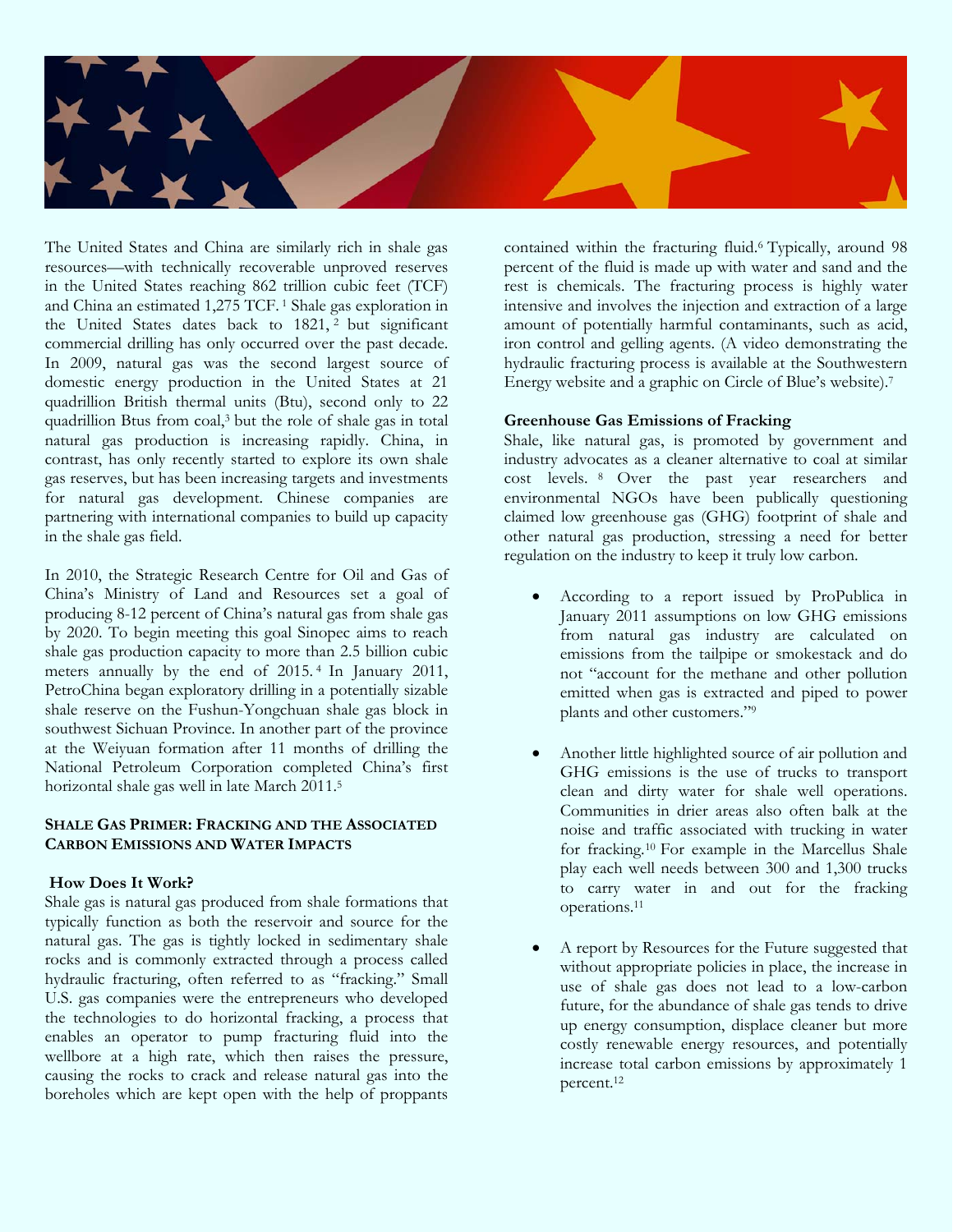

The challenge of lessening the GHG footprint of shale gas exploration could be an important area of joint research and technology development in the growing U.S.-China shale gas collaboration. For example, U.S. and Chinese gas companies could work to develop technologies to capture leaking methane emissions at the well head. Developing ways to stop leaks could be cost effective in that the gas would be put back into the commodity stream—U.S. natural gas pipelines had similar fugitive gas emissions and the value of the gas motivated the industry to develop strategies to prevent the losses.13

U.S. and Chinese researchers could also investigate the full lifecycle of GHG emissions from hydraulic fracturing, which could discourage the practice in drier regions due to the need to truck water in and transport wastewater to out to treatment plants.

#### **Shale Gas and Water**

**Water-intensive Process.** The amount of water required for drilling and fracturing a horizontal shale gas well is very large—ranging from 2 million to over 4 million gallons per well. 14 Nevertheless, a recent Center for Strategic and International Studies publication on shale gas echoes previous industry and government analyses 15 that water consumption for shale gas drilling and fracturing is low when put in context of overall water consumption, such as municipal, agricultural and electricity generation from both fossil fuels and some renewable energy sources. 16 For example, for every one MMBTU of energy produced, shale gas only requires 0.84 - 4.70 gallons of water, while conventional oil requires 8 - 20 gallons, and coal requires 13 - 32 gallons (when accounting for slurry transport). 17 A recent Congressional Research Service report points out that fracking uses considerably less U.S. freshwater resources than the production of ethanol.<sup>18</sup>

While the level of water consumption for drilling and fracturing might be relatively insignificant in water-rich areas, multiple drilling and fracturing operations in a limited geographic area could intensify competition for water resources—such as in southwestern China where water

resources are relatively abundant, but coming under growing pressure from hydropower expansion, urbanization, and increasing water transfers to the north.19 Moreover, fracking could put stress on fragile and dry regions such as Western China which has long been plagued by water scarcity. Among the major shale plays in the United States, Marcellus Shale is most water intensive at 3.8 million gallons of injection water per well.20

**Water Contamination Questions.** Uncertainties surrounding water pollution is one of the more debated concerns surrounding fracking. The injection of multiple chemicals, including friction reducers, biocides, surfactants, and scale inhibitors during the hydraulic fracturing process, as well as leaks, spills, overflows, and other releases, can contaminate both surface and underground water sources. U.S. environmental organizations, which maintain that such accidents pose serious health risks (e.g., such as numbness, nosebleeds, burning pain, and brain tumor),<sup>21</sup> argue that the industry needs to be more strictly regulated and loopholes in the current regulatory structures fixed. For example, currently water emissions from fracking were deemed in the 2005 Energy Bill to be exempt from being regulated by the U.S. Safe Drinking Water Act. Most large companies involved in fracking do recycle much of the water, but the overall recycling rate industry wide is difficult to assess. For example, it is estimated that between 15-80 percent of the injected fluids are recovered to the surface, which indicates potentially great variability in recycling of proppants among companies and a potential lack of clear industry standards.22

The water pollution issue has made it difficult for operators to obtain permits or access to land for drilling. These obstacles combined with higher costs to treat water have begun to prompt some U.S. operators to start recycling more water, which is a crucial step in lowering the water footprint of hydraulic fracturing. It is difficult, however, to get information on the amount of water being currently recycled. It is possible that as shale gas development matures, the companies could follow trends in oil and gas production where a lot of brine water is produced and the costs of disposal and re-injecting are driving companies to explore ways to either reutilize this brine to maintain reservoir pressure or clean it up for use in agriculture.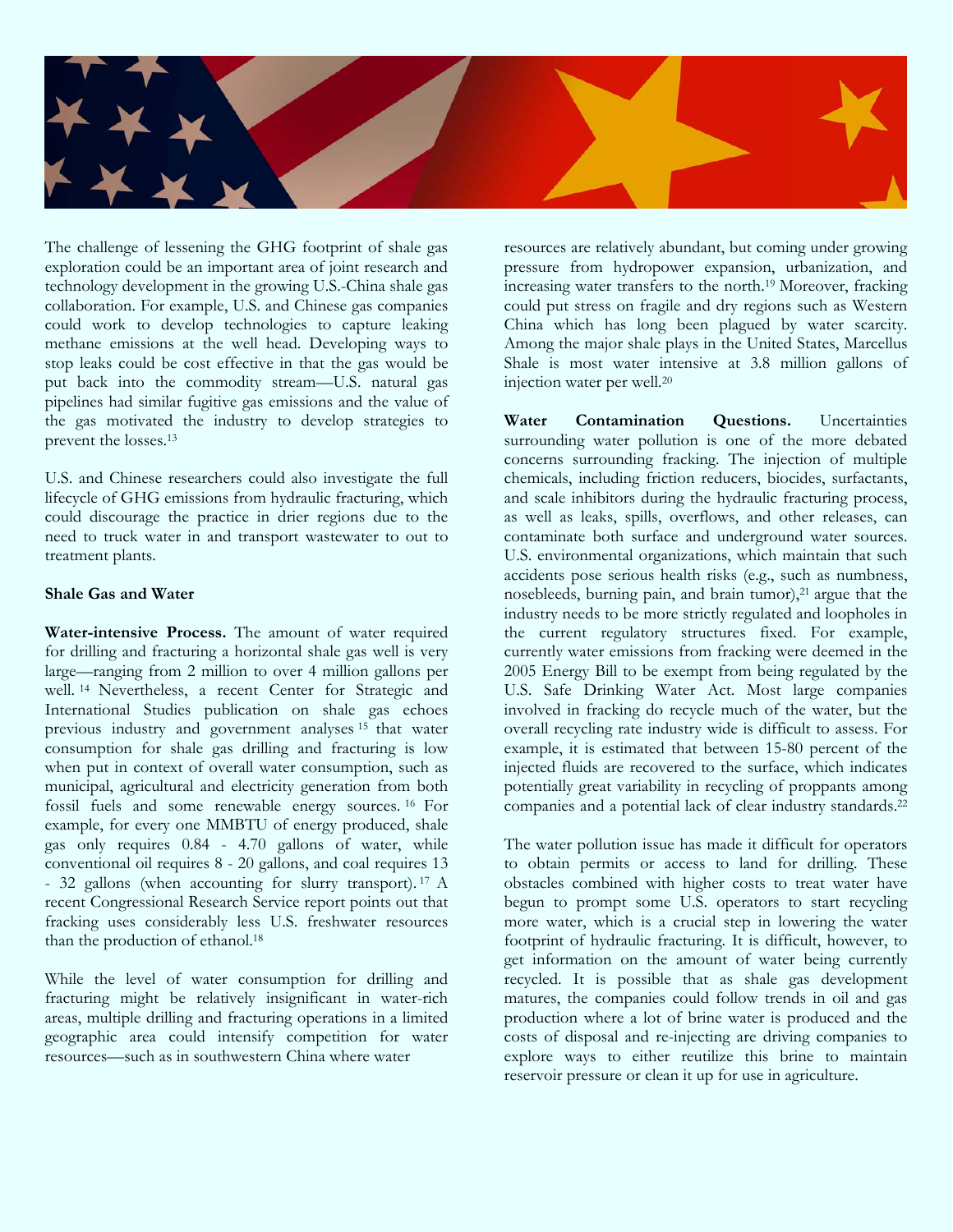

#### **SHALE GAS DEVELOPMENT IN THE UNITED STATES**

Natural gas consumption (including shale) comprises approximately 25 percent of the U.S. energy mix. <sup>23</sup> According to the U.S. Energy Information Administration (EIA), over the past decade, U.S. shale gas production has increased eightfold (see Figure 2)—to 3.11 TCF—and now accounts for 10 percent of the U.S. gas production.24 The 31.8 TCF of identified shale gas reserves<sup>25</sup> account for 20 percent of the total remaining recoverable gas resources in the country.26 EIA is projecting that shale gas could rise to 12 TCF by 2035, making up 45 percent of natural gas production.27

Most of the shale gas reserves in the United States come from three sources:

- 1) The Marcellus Shale in the Appalachian Basin in New York Pennsylvania and West Virginia with 262 TCF;
- 2) The Haynesville Shale in Louisiana and Texas with 251 TCF; and,
- 3) The Barnett Shale in Texas with 44 TCF.28

A map of shale gas plays in the lower 48 states is available at the EIA website.29

In April 2010, the U.S. Department of State launched the Global Shale Gas Initiative to help other countries identify and develop their unconventional gas resources safely and economically, with the ultimate goal of advancing U.S. economic and energy security interests.30 Besides China, the United States has signed shale gas agreements with India, Jordan, and the Ukraine 31 and the State Department is discussing a shale agreement with Poland.32



Source: U.S. Energy Information Administration. (2011). *Annual Energy Outlook – 2011 Executive Sumamry.* [Online]. Available:

http://www.eia.gov/forecasts/aeo/chapter\_executive\_summary.cfm#domestic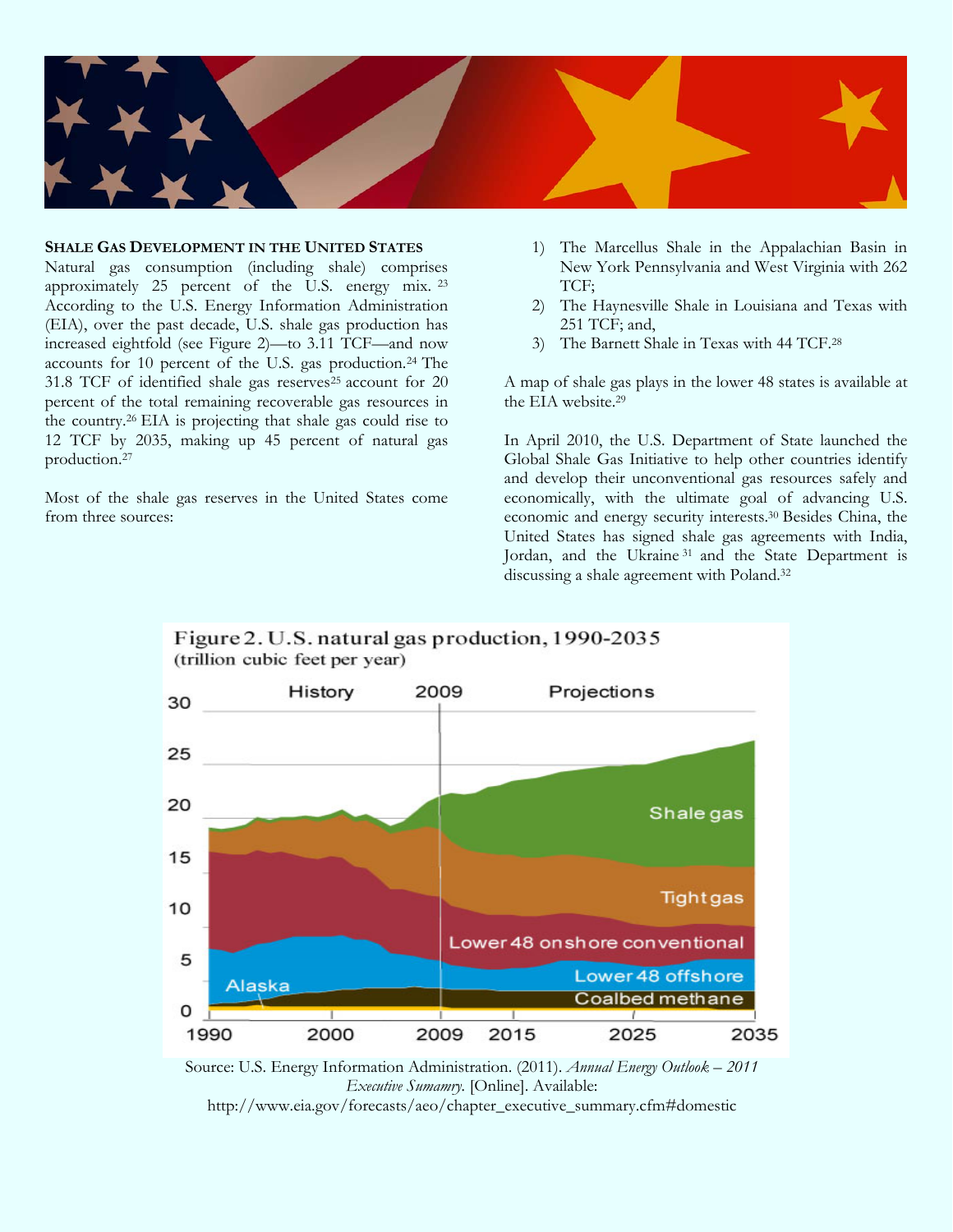

#### **CHINA'S DOMESTIC NATURAL GAS AND SHALE GAS EXPLORATION**

Since 2007, the share of natural gas consumption in China's energy mix has remained relatively low at 3.5 percent, while coal's share accounts for 69.5 percent. Natural gas consumption per capita was only 1,872 cubic feet in 2007, compared to the world's average of about 16,245 cubic feet. The Chinese central government has set targets to increase the share of natural gas in China's total primary energy consumption up to 10 percent by 2020.33 China's natural gas production as a percentage of total energy production in 2008 was approximately 3 percent, 34 but the Chinese government is targeting this to reach 5 percent by 2020.35

One potential constraint to shale gas drilling in China is the scarcity of water; the energy sector is already the second largest user after agriculture and will consume 32 percent of the country's water by 2035—with coal mining in the dry north using the lion's share.36 It is thus likely that China's oil companies will initially focus on shale gas reserves in the relatively water-rich south. Shale resources are relatively evenly divided in these regions:

- 1) Yangtze Basin in the south;
- 2) Bohai Bay and Songliao Plain in the northeast;
- 3) Dzungarian Basin in the northwest; and,
- 4) Hebei and Shanxi provinces in the north

# **Strategic Considerations for Shale Gas Production in China**

Despite abundant coal reserves, choke points in production due to water shortages and transportation have meant supply can not always keep up with demand, which is one driver of the Chinese government's investments into diversifying the energy mix with renewables, nuclear power, and natural gas, including shale. Strategic considerations for pushing shale gas production include:

- China is entering a period of serious supply shortage of natural gas, estimated at 0.28 TCF by 2020.37
- Although there are still no proven shale gas reserves in China, estimated recoverable reserves are 1275

TCF and growing, on par with total reserves in the United States. In addition, the technological and geological prospect of shale gas exploration and production in China is encouraging.38

While there is much debate over total savings in lifecycle carbon emissions from shale gas production and consumption, the emission of sulfur dioxide and other criteria air pollutants from coalfired power plants that do not capture or treat flue gas can be significantly reduced by switching from traditional fossil fuel sources to shale or natural gas.

#### **Policy Agreements and Investment in Shale Gas Development and Regulation in China**

- The bilateral energy cooperation agreements signed by President Obama and President Hu in late 2009 outlines the U.S.-China Shale Gas Resource Initiative, which is designed to promote collaboration on shale gas resource assessment, technology and investment. 39 This marked the central government's first commitment to explore China's shale gas potential.
- In early 2010, the Strategic Research Center for Oil and Gas under the Ministry of Land and Resources set a target to identify 50-80 shale gas prospects, as well as 20-30 exploration and development blocks by 2020. Moreover, the research center proposed a goal of locating 35 TCF of recoverable shale gas reserves and building 0.53-1.06 TCF of production capacity in order to produce 8-12 percent of China's natural gas from shale gas wells by 2020.40
- In May 2010, officials announced that the Chinese central government will likely offer subsidies and tax incentives for shale gas production.<sup>41</sup>

# **Chinese State-Owned Enterprises On The Move**

PetroChina, which signed a joint agreement in November 2009 with **Royal Dutch Shell** to explore shale gas in the Fushun-Yongchuan block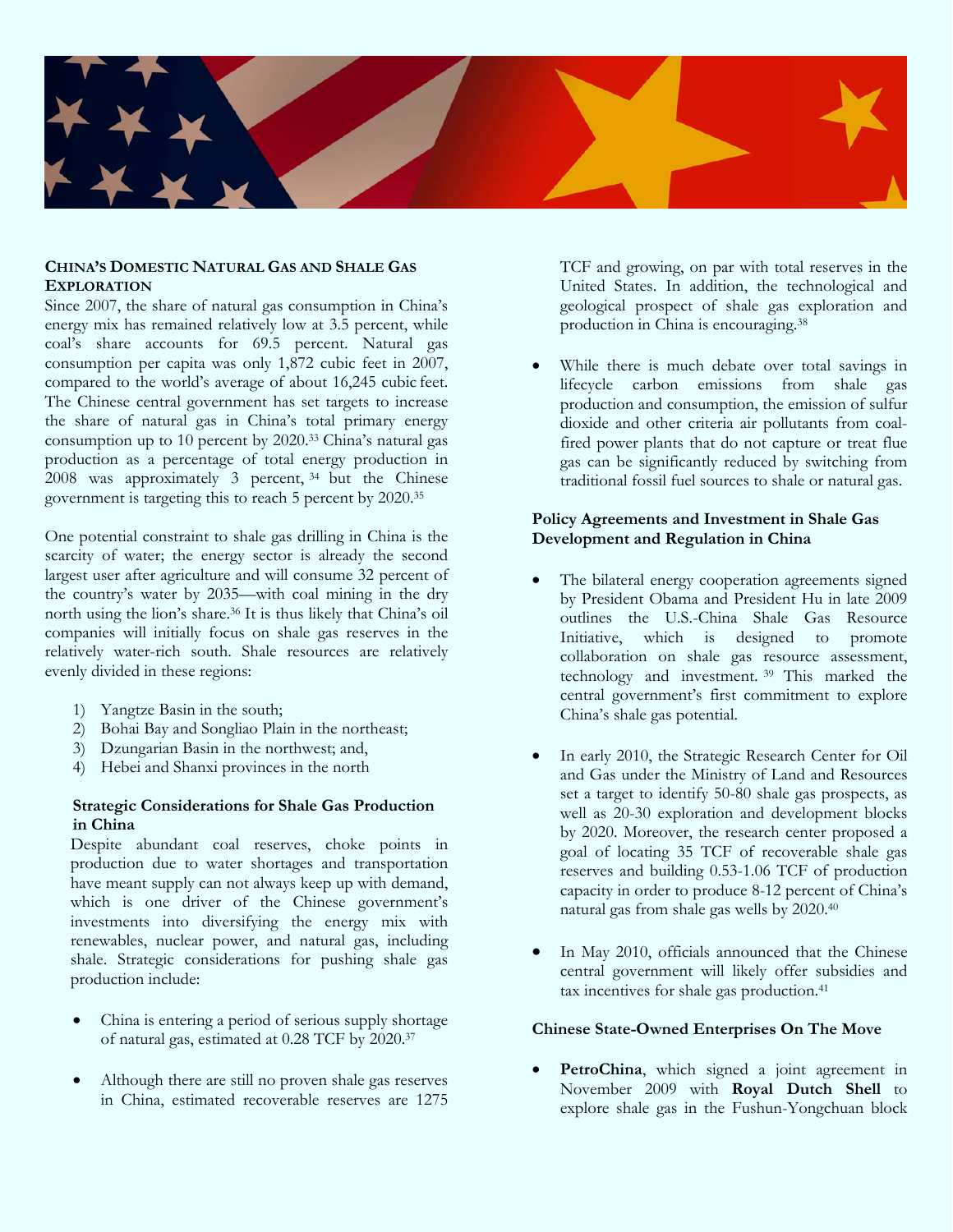

in Sichuan Province, aims to produce 0.02 TCF of shale gas by 2015.42 In early 2010 PetroChina was also in advanced talks with **ConocoPhilips** over the development of a 3,000-square kilometers shale gas block between Chengdu and Chongqing.43

- **Sinopec** plans to have a combined production capacity of 0.09 TCF of shale gas and coal bed methane gas by the end of 2015. In January 2010, Sinopec was reportedly in talks with **BP** over potential cooperation on the exploration and development of a 2,000-square kilometer shale gas block in Guizhou Province and a 1,000-squarekilometer block in Jiangsu Province. 44 Sinopec might also join forces with **Chevron** to explore and develop shale gas in Guizhou Province at the end of 2010.45
- In a recently confirmed deal, **CNOOC** will pay \$1.08 billion for a one-third stake in **Chesapeake Energy Corporation's** Eagle Ford shale project in Texas, which represents the biggest acquisition of a U.S. oil and gas asset by a Chinese company.46
- The start of 2011 was marked by **PetroChina's** largest overseas acquisition in its history, as it agreed to pay \$5.4 billion for a 50 percent stake in Canadian oil & gas giant **Encana's** shale gas project in British Columbia.47
- On April 29, 2011—less than a month after the **National Petroleum Corporation** completed China's first horizontal shale gas well in Sichuan— China's Ministry of Land and Resources announced that it has short listed six Chinese firms for the country's first auction of shale gas exploration blocks—**PetroChina**, **Sinopec**, **CNOOC Ltd**, **Shaanxi Yanchang Petroleum Group**, **China United Coal Bed Methane Company**, and **Henan Provincial Coal Seam Gas Development and Utilization Company**. 48

# **MIND THE GAPS**

As the leader in the development of shale gas, many countries are interested in learning the U.S. experience in shale exploration and hydraulic fracturing. Tapping domestic shale gas is particularly appealing because it promotes energy security by reducing dependence on imported oil or gas. However, over the past two years many environmental organizations and water management authorities in the United States have begun to argue that shale gas exploration has developed so rapidly that federal and state regulatory structures and industry practices have not kept pace and threats to water and air quality are growing. The boom in shale gas production has led a number of states to revise their regulations on permitting and monitoring hydraulic fracturing. 49 Underscoring the growing gridlock in the debate and low public trust, in August 2010 New York State passed a bill that mandated a 10-month ban on drilling in shale gas formations within the state due to concerns about drinking water.

Regulating the shale gas industry is challenging for it is made up of many small companies that have not yet developed a culture of information sharing and collaboration to undertake self regulation akin to the U.S. nuclear power operators. Thus, clear messaging on the environmental performance of the industry has not been strong, despite repeated claims by America's Natural Gas Alliance that new federal regulations are not necessary on top of existing local, state and federal rules. Central to their argument is the belief that "state regulatory agencies have the appropriate expertise and on-the-ground experience to conduct effective oversight of natural gas production activities specific to their local geology." Former Pennsylvania State Environment Chief echoed the appropriateness of state-level regulation of fracking, citing the BP oil spill as a powerful example of how federal regulation on the oil and gas industry is not always effective.50

The debate against shale gas operations became more contentious following the 2010 film *Gasland* and growing reports of communities complaining about water pollution and health problems around shale wells. 51 To date, such concerns have drowned out reports of how shale gas could promote considerable job creation in large plays such as the Marcellus Basin.<sup>52</sup> There have also been increasing news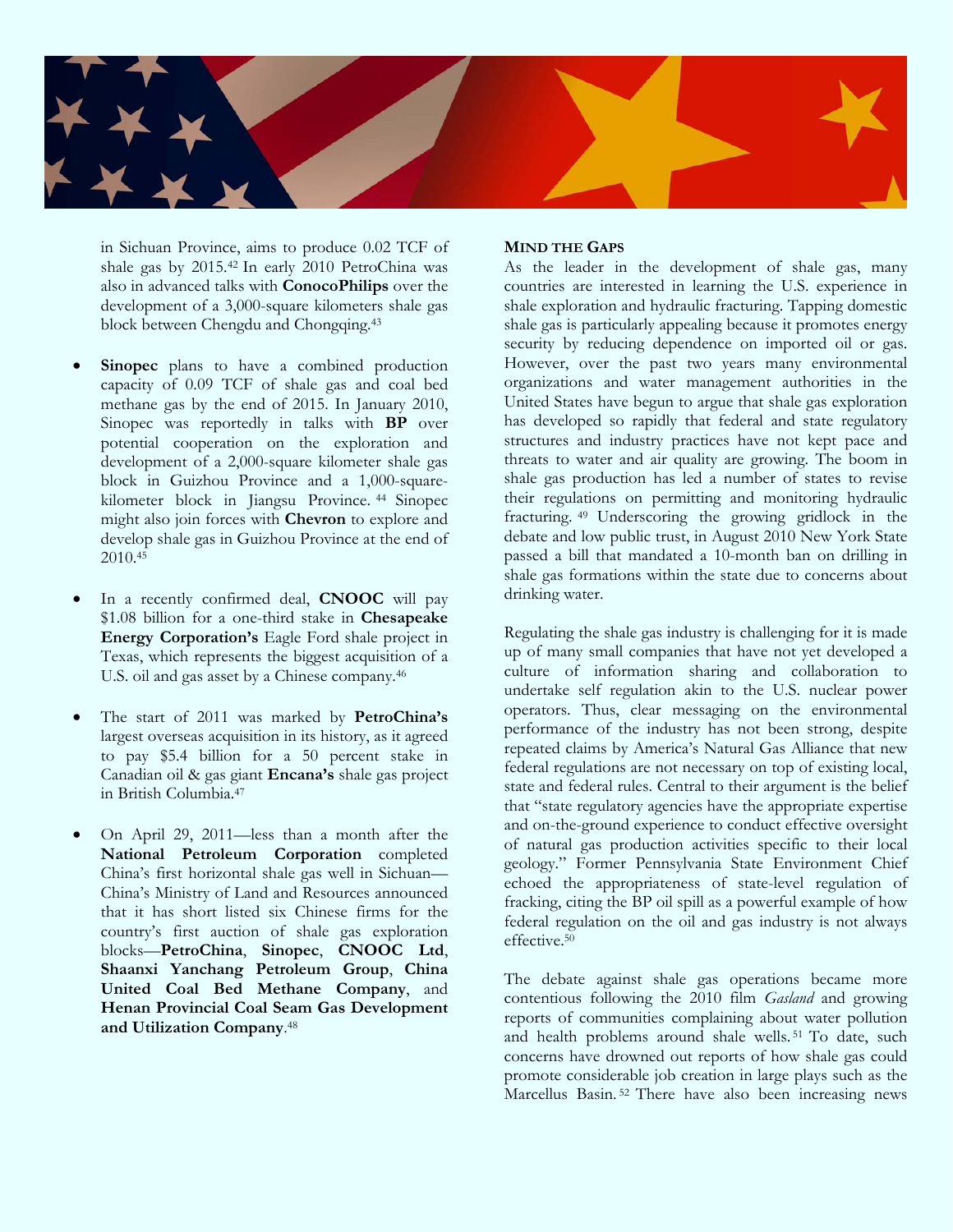

media coverage on growing ozone and other air pollution problems in communities where shale and other natural gas drilling has occurred. 53 Some recent moves to push for better regulation of this industry include:

- In response to public complaints, the U.S. Environmental Protection Agency has initiated a major study into hydraulic fracturing to investigate the use of diesel in the process and other environmental impacts, particularly potential contamination of both surface and ground water resources.54 This EPA study, which will be finished by 2014, will investigate the conditions associated with potential drinking water contamination, and its link to public health risks. 55 The study will likely determine the direction of the EPA's future regulation of hydraulic fracturing.
- On January 21, 2011 twenty-three U.S. environmental groups sent a joint letter to President Obama to express their concern about the need to strengthen regulation of water pollution surrounding shale gas exploration. The central concern is to close gaps in the two key federal laws aimed at protecting water <sup>56</sup> —the Clean Water Act—which does not require hydraulic fracturing companies to minimize uncontaminated sediment pollution from the construction or operation shale gas operations—and the Safe Drinking Water Act, which since 2005 does not regulate the injection of fluids used in hydraulic fracturing for oil and gas development.57 Except in cases where diesel fuel is used for hydraulic fracturing.
- 36 percent of the Delaware River Basin is underlain by the Marcellus shale gas reserve and approximately 3,500 wells are currently in operation and a total of 15,000-18,000 horizontal wells are expected (8 horizontal wells per each vertical well).<sup>58</sup> In light of growing public complaints about water and traffic associated with the rapidly expanding hydraulic fracturing operations in the basin and concerns about the water and land needs for supporting this infrastructure, the Delaware River Basin Commission has been holding public hearings

on new regulations for natural gas extraction in the basin. These proposed regulations aim to protect and manage water resources during the construction and operation of shale gas development projects within the basin. The proposed regulations are also expected to comply with the existing DRBC Compact and to supplement the Commission's Comprehensive Plan.59

Shale gas development is slow to take off in Europe. For example, environmental and water concerns have led France to slow down or stop shale gas development. Besides environmental concerns, the major obstacle is that in most European countries the subsurface rights belong to the crown or government and not to landowners on the surface. Thus, unlike the United States, private citizens in Europe do not enjoy any financial benefits of shale gas development and may only feel the negative environmental consequences of the wells. U.S. private landowners have more power vis-à-vis developers, in that private citizens can band together to trade access to the shale gas for more careful management of the environment while both the owner and the developer can benefit from the financial returns.60

How the regulatory debate over shale gas drilling in the United States is resolved will likely have global environmental significance since countries such as China are following the U.S. lead in developing this sector.

#### **Moves to Build Multi-Stakeholder Consensus and Cleaner Technologies**

In a striking move to tone down the vitriolic debate, Southwestern Energy and Environmental Defense Fund have been working together to build a consensus among stakeholders to create a model regulatory framework for hydraulic fracturing. This framework document aims to build consensus among various stakeholders by suggesting components of state-level regulation that could improve the safety, regulation, and transparency of hydraulic fracturing. The project is in its nascent stages, but the negotiations the two have brokered have produced a 40-page draft of possible regulations that states officials can use as a model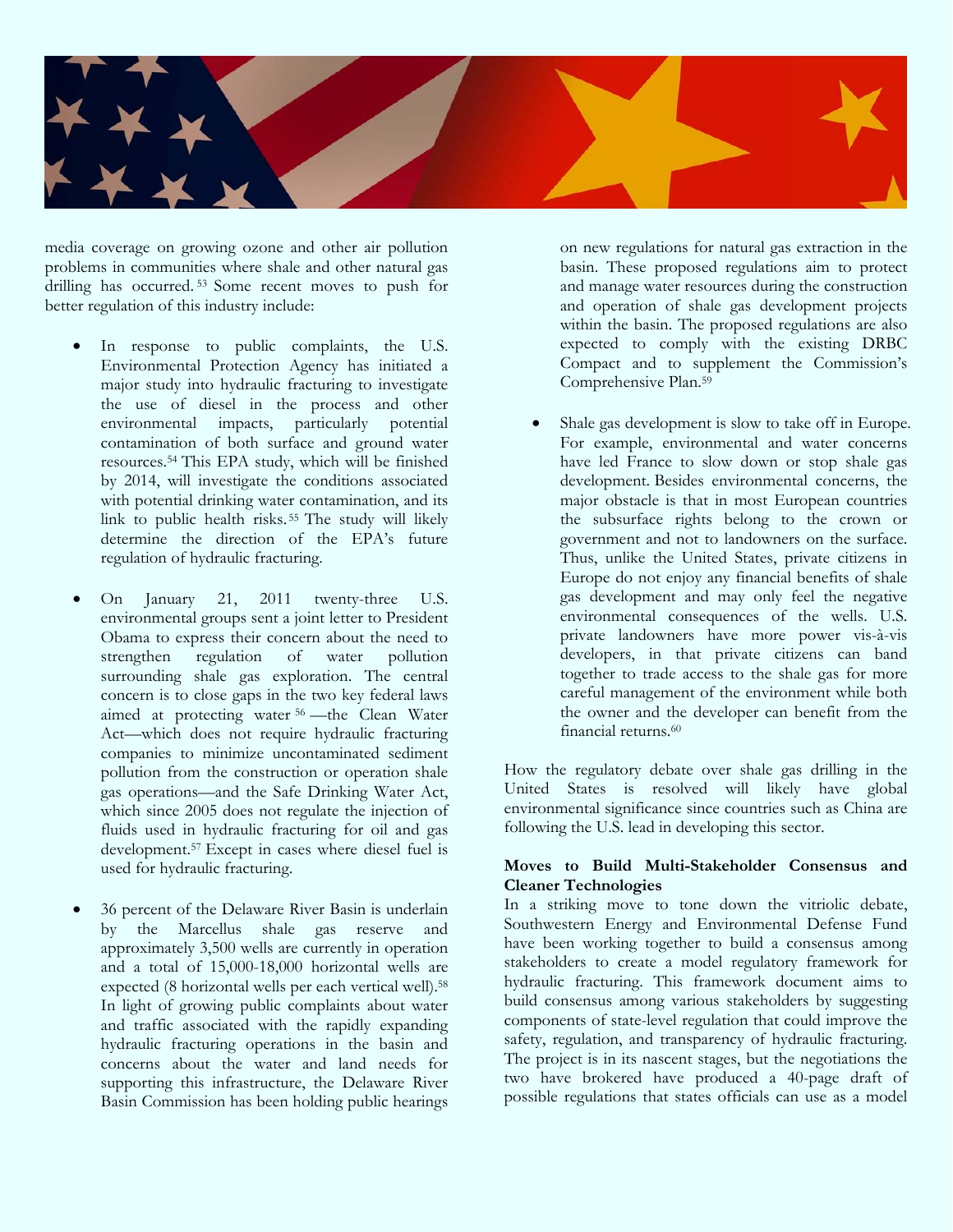

for requiring disclosure of hydraulic fracturing fluids and better monitoring of the integrity of underground wells.

Besides improving well construction, some companies have been researching and developing technologies to save water through improved recycling and on-site water treatment for flow back water, as well as optimizing fracturing operations through modeling and use fewer additives in fracking fluids.61 Halliburton has been developing a Chemical Scoring Index that assesses the relative health and environmental hazards of various fracturing fluids. The index will eventually rank various fluids and give operators a choice of which to use to lower the ecological footprint of drilling operations.

#### **CONCLUDING THOUGHTS**

The United States and China are motivated to shale gas exploration for similar reasons—energy security, job creation, and (potentially) low carbon energy. But as the U.S. situation underscores, it is vital for this industry to build the trust of the public and prioritize lowering the environmental footprint of drilling operations—particularly in terms of greenhouse gas emissions and water protection. China faces more extreme water quality and quantity problems than the United States and even with recycling hydraulic fracturing is a water-intense process that also can require considerable amounts of water to be transported in and out of the well site. Regulation, pricing, and environmental safeguards are likely to be larger challenges to shale gas production in China rather than technology acquisition and pipeline construction. For while pipelines are not yet in place for delivery of shale gas, the rapid construction of the west to east pipeline from Xinjiang to Shanghai demonstrated that when a decision is made the Chinese can build pipelines and other infrastructure rapidly.

China excels at bringing new energy technologies to scale as demonstrated by the rapid expansion of wind, solar, coal liquefaction, and ultra-super critical power plants—but in the area of shale gas it will be important for Chinese policymakers to study the regulatory challenges in the United States and prioritize the joint ventures with international companies that deploy the most advanced water recycling technologies and lower  $CO<sub>2</sub>$  emissions of drilling. China does not yet possess comprehensive

environmental regulations or monitoring infrastructure to ensure safe expansion of this promising natural gas drilling technology. Thus, as the U.S. government promotes shale gas initiatives with Chinese counterparts, it will be important for exchanges to include not only technology discussions, but also exploration the regulatory regime China needs in order to protect the country's already highly degraded water resources from further harm.

*The authors are grateful to Michael Moore from Blue Source and individuals from Atlantic Council, CSIS, Environmental Defense Fund, EPA, and Southwestern Energy who helped us understand the fast-changing landscape of natural gas industry and policy in the United States. We are also grateful to the input and assistance from the rest of the CEF team for their candid input—Sarah Henriet, Pete Marsters, Zifei Yang, and Lindsey Eckelman.* 

*Kexin Liu was a research intern at CEF in the summer of 2009 and again in the summer and fall of 2010. He is currently working with Clean Air Task Force. He graduated with a Master's Degree in Public Policy from University of Michigan in 2010. He can be reached at: kexinliu84@gmail.com. Jennifer Turner has been director of the China Environment Forum for the past 11 years. She can be reached at Jennifer.turner@wilsoncenter.org.* 

> *This brief was made possible by support from the Blue Moon Fund, Rockefeller Brothers Fund, USAID, and Vermont Law School*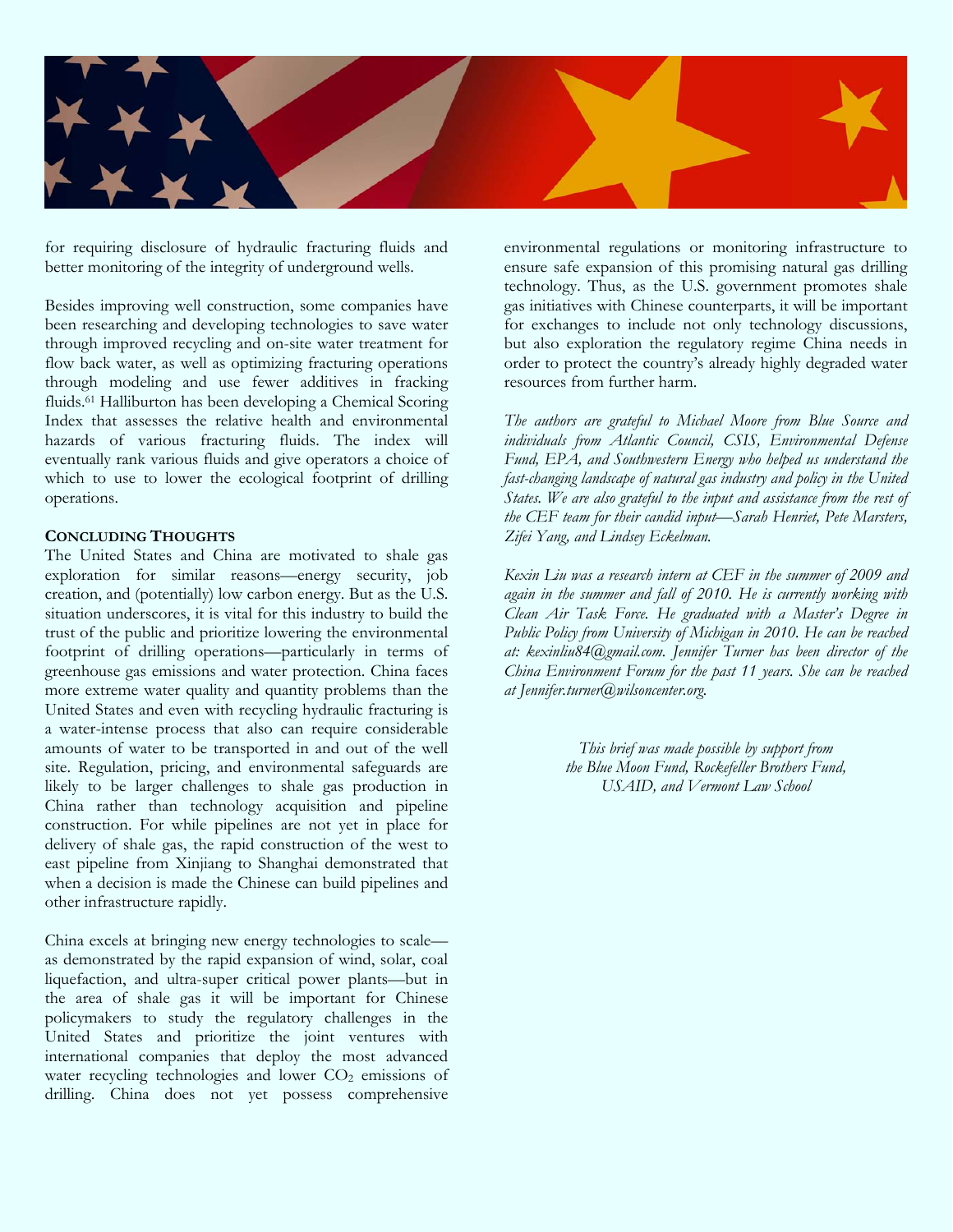

1 U.S. Energy Information Administration. (2011). *World Shale Gas Resources: An Initial Assessment of 14 Regions Outside of the United States*. [Online] Available:

http://www.eia.gov/analysis/studies/worldshalegas/pdf/fullrepor t.pdf

2 Hill, D. G., Lombardi, T. E., Martin, J. P. (2002). *Fractured Shale Gas Potential in New York*. [Online]. Available:

http://www.pe.tamu.edu/wattenbarger/public\_html/Selected\_pa pers/--

Shale%20Gas/fractured%20shale%20gas%20potential%20in%20 new%20york.pdf.

3 U.S. Energy Information Administration. (2010). *Annual Energy Review 2009*. [Online]. Available:

http://www.eia.doe.gov/aer/pdf/aer.pdf 4 Weir Oil and Gas. (2010, November 24). "Weir to form China JV focused on shale gas."

http://www.weiroilandgas.com/news/weir\_oil\_\_gas\_news/2010/ weir\_oil\_\_gas\_to\_form\_jv.aspx

5 Chua Baizhen. (2011, March 31). "China Completes First

Horizontal Shale Gas Drilling in Sichuan." *Bloomberg News.* 

[Online]. Available http://www.bloomberg.com/news/2011-03- 31/china-completes-first-horizontal-shale-gas-drilling-insichuan.html.

6 There are various types of solid proppants being added to the fracture fluid—sieved round sand is most commonly used. This sand is chosen to be higher in permeability than the surrounding formation, and the propped hydraulic fracture then becomes a high permeability conduit through which the formation fluids can flow to the well. Wikipedia. (n.d.) *Hydraulic Fracturing: Method*. [Online]. Available:

http://en.wikipedia.org/wiki/Hydraulic\_fracturing#Method.

Hydraulic Fracturing. (n.d.). In Wikipedia. [Online] Available: http://en.wikipedia.org/wiki/Hydraulic\_fracturing.

7 Video from Southwestern Energy:

http://www.swn.com/Pages/default.aspx and graph on Circle of Blue website:

http://www.circleofblue.org/waternews/2010/science-

tech/climate/hydraulic-fracturing-infographic/ 8 U.S. Department of State. (2010, August 24). *Briefing on the Global* 

*Shale Gas Initiative Conference*. [Online]. Available:

<sup>9</sup> Abrahm Lustgarten. (2011, January 25). "Climate Benefits of Natural Gas May Be Overstated." [Online]. Available:

http://www.propublica.org/article/natural-gas-and-coal-

pollution-gap-in-doubt.

<sup>10</sup> Hargreaves, S., Hoye, S. (2010, September 25). "Terrified' New Yorkers Protest Gas Drilling". *CNN*. [Online]. Available:

http://money.cnn.com/2010/09/13/news/economy/epa\_frackin g/index.htm

<sup>11</sup> US EPA. (2011). Draft Plan to Study the Potential Impacts of Hydraulic Fracturing on Drinking Water Resources. [Online]. Available:

http://yosemite.epa.gov/sab/sabproduct.nsf/02ad90b136fc21ef8 5256eba00436459/D3483AB445AE61418525775900603E79/\$Fil e/Draft+Plan+to+Study+the+Potential+Impacts+of+Hydraulic +Fracturing+on+Drinking+Water+Resources-February+2011.pdf

12 Brown, S., Gabriel, S., & Egging, R. (2010). *Abundant Shale Gas Resources: Some Implications for Energy Policy*. (Resources for the

Future Backgrounder). [Online] Available:

http://www.rff.org/publications/pages/publicationdetails.aspx?p ublicationid=21098.

<sup>13</sup> Interview, Michael Moore April 16, 2011.

14 Chesapeake Energy. (2010). *Water Use in Deep Shale Gas Exploration: Fact Sheet*. [Online]. Available:

http://www.chk.com/Media/CorpMediaKits/Water\_Use\_Fact\_S heet.pdf.

15 U.S. Department of Energy & National Energy Technology Laboratory. (2010). *Modern Shale Gas Development in the United States: A Primer*. [Online] Available:

http://www.netl.doe.gov/technologies/oil-

gas/publications/EPreports/Shale\_Gas\_Primer\_2009.pdf. 16 Branch, C., Verrastro, F. (2010). "Developing America's Unconventional Gas Resources: Benefits and Challenges." Center for Strategic and International Studies. [Online] Available: http://csis.org/files/publication/101209\_Verrastro\_Uncontentio nalGas\_Web.pdf.

17 Chesapeake Energy. (2010).

18 Carter, N. (2011). Energy's Water Demand: Trends,

Vulnerabilities, and Management. *Congressional Research Service*.

[Online]. Available:<br>http://www.fas.org/sgp/crs/misc/R41507.pdf

 $19$  Carla Freeman. (2011). "Quenching the Dragon's Thirst: The South-North Water Transfer Project—Old Plumbing for New China?" *CEF Cooperative Competitors Research Brief Series*. [Online]. Available:

http://www.wilsoncenter.org/index.cfm?topic\_id=1421&fuseacti on=topics.documents&doc\_id=650188&group\_id=638129. 20 US EPA. (2011). Draft Plan to Study the Potential Impacts of Hydraulic Fracturing on Drinking Water Resources. [Online]. Available:

http://yosemite.epa.gov/sab/sabproduct.nsf/02ad90b136fc21ef8 5256eba00436459/D3483AB445AE61418525775900603E79/\$Fil e/Draft+Plan+to+Study+the+Potential+Impacts+of+Hydraulic +Fracturing+on+Drinking+Water+Resources-February+2011.pdf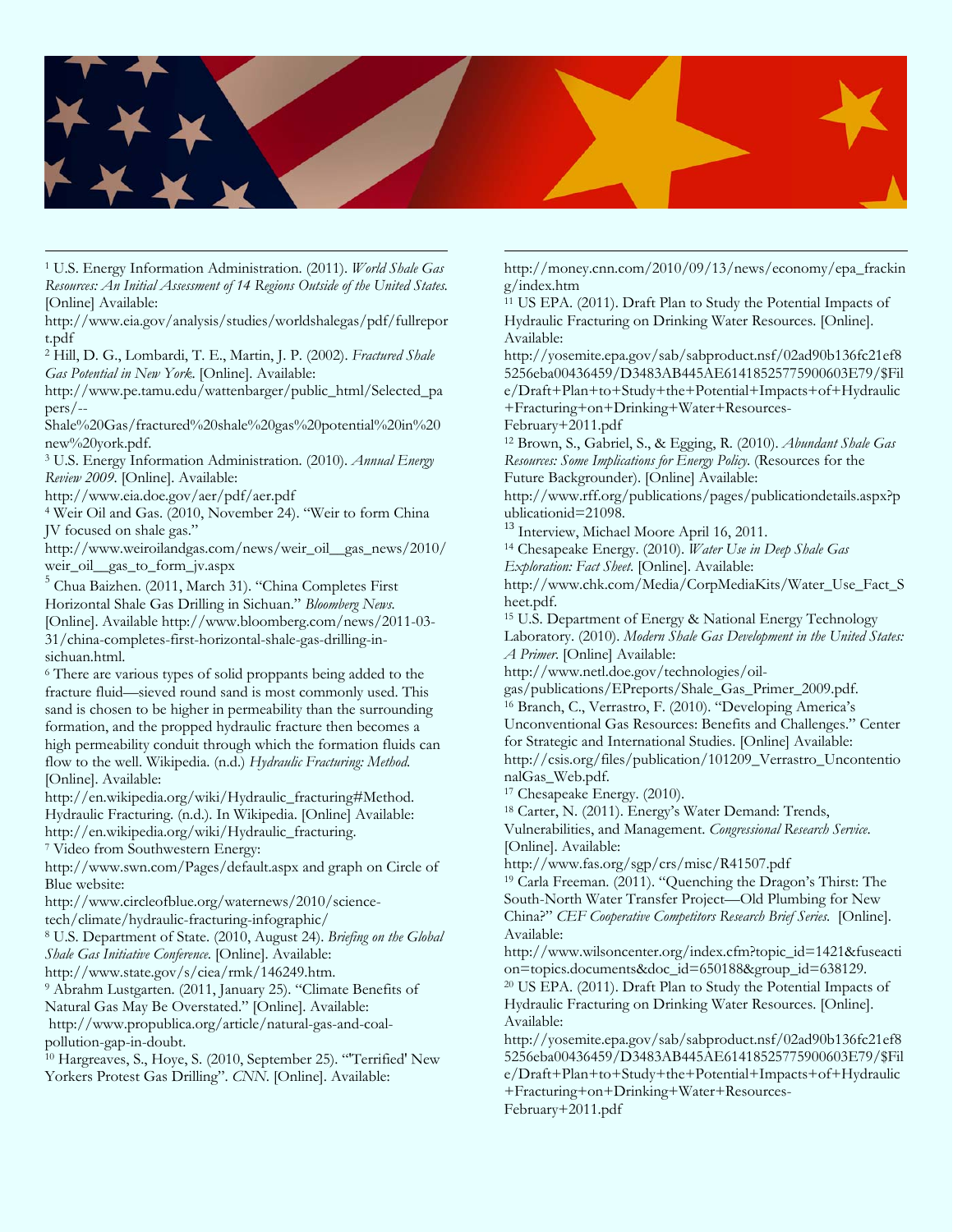

21 Natural Resources Defense Council. (2009). *Protecting New Yorkers' Health and the Environment by Regulating Drilling in the Marcellus Shale*. [Online] Available:

http://www.nrdc.org/land/marcellus.asp. 22 *Shale Gas: A Provisional Assessment of Climate Change and* 

*Environmental Impacts*. (2011, January). *Tyndall Centre Manchester*. [Online]. Available:

http://www.tyndall.ac.uk/sites/default/files/coop\_shale\_gas\_rep ort\_final\_200111.pdf.

23 U.S. Energy Information Administration. (2010). *U.S. Energy Facts Explained: Consumption & Production*. [Online]. Available: http://tonto.eia.doe.gov/energyexplained/index.cfm?page=us\_en ergy\_home#tab1.

24 U.S. Energy Information Administration. (2009). *Shale Gas Production*. [Data file]. [Online] Available:

http://tonto.eia.doe.gov/dnav/ng/ng\_prod\_shalegas\_s1\_a.htm. 25 U.S. Energy Information Administration. (2009).

26 U.S. Department of State. Global Shale Gas Initiative. [Online]. Available: http://www.state.gov/s/ciea/gsgi/index.htm. 27 The full EIA Annual Energy Outlook 2011 report will be available March 2011. See early review overview here:

www.eia.doe.gov/oiaf/aeo/aeoref\_tab.html. 28 U.S. Department of Energy & National Energy Technology Laboratory. (2010).<br><sup>29</sup> http://www.eia.doe.gov/oil\_gas/rpd/shale\_gas.pdf

<sup>30</sup> U.S. Department of State. Global Shale Gas Initiative. [Online] Available: http://www.state.gov/s/ciea/gsgi/index.htm.

<sup>31</sup> *The Economic Times.* (2010, November 8). "India, US ink deal for cooperation in Shale Gas resources." [Online]. Available:

http://economictimes.indiatimes.com/news/economy/foreigntrade/India-US-ink-deal-for-cooperation-in-Shale-Gas-

resources/articleshow/6889449.cms; U.S. Embassy Press Release. (2011, Jan 25). "MoU Signed with the Government of Jordan on Global Shale Gas Initiative." [Online]. Available:

http://jordan.usembassy.gov/pr\_sg\_012710.html; *Bloomberg.* (Feb 15, 2011). "Clinton Signs Energy Exploration Pact With Ukraine's Gryshchenko." [Online]. Available:

http://www.bloomberg.com/news/2011-02-15/clinton-signsenergy-exploration-pact-with-ukraine-s-gryshchenko.html 32 *The Wall Street Journal*. (2010, April 8). "U.S. Giants Bet on Shale

Gas in Poland." [Online]. Available: http://blogs.wsj.com/new-

europe/2010/04/08/us-giants-bet-on-shale-gas-in-poland/ 33 Higashi, N. (2009). "Natural gas in China: Market evolution and strategy." *International Energy Agency Working Paper Series.* [Online]. Available: http://www.iea.org/papers/2009/nat\_gas\_china.pdf. 34 International Energy Agency (n.d.) 2008 Energy Balance for People's Republics China, People's Republic of. [Online]. Available:

http://www.iea.org/stats/balancetable.asp?COUNTRY\_CODE= CN.

35 Finamore, Barbara. (2010, April 19). A Clear-Eyed Look at China's Climate Target. [Online]. Available:

http://switchboard.nrdc.org/blogs/bfinamore/a\_cleareyed\_look\_ at chinas cli.html.

36 The 2030 Water Resources Group. (2009*). Charting Our Water Future.* [Online]. Available:

http://www.mckinsey.com/clientservice/water/charting\_our\_wat er\_future.aspx

37 Zhang, D. (2010, January 29).

38 Ibid

39 The White House, Office of the Press Secretary. (2009,

November 17). FACT SHEET: U.S.-China Shale Gas Resource Initiative. [Online] Available:

http://www.energy.gov/news2009/documents2009/US-

China\_Fact\_Sheet\_Shale\_Gas.pdf.

40 Bai, J., Chen, A. (2010, August 24). FACTBOX-China's fledging shale gas exploration. *Reuters*. [Online] Available:

http://www.reuters.com/article/idUSTOE67N00R20100824?pag eNumber=2.

41 Zhang, D. (2010, January 29).

42 Gismatullin, E. (2009, November 27). Shell, PetroChina to Explore Shale Gas in Sichuan Basin. *Bloomberg*. [Online] Available: http://www.bloomberg.com/apps/news?pid=newsarchive&sid=a CTXeSty4f80.

43 Zhang, D. (2010, January 29).

44 Ibid

<sup>45</sup> *China Daily*. (2010, September 17). "Chevron, Sinopec may join in shale gas deal." [Online]. Available:

http://www.chinadaily.com.cn/bizchina/2010-

09/17/content\_11319879.htm.

46 Unknown. (2010, October 11). "CNOOC to pay \$1.08 billion for stake in Texas shale gas project." Bloomberg. [Online].

Available: http://www.bloomberg.com/news/2010-10-11/cnoocunit-to-pay-1-08-billion-in-cash-for-stake-in-gas-project.html. 47 Gillies, R. (2011, Febrary 9). "PetroChina to invest more than \$5

billion gas play". *The Associated Press*. [Online]. Available:

http://hosted2.ap.org/APDEFAULT/f70471f764144b2fab526d3 9972d37b3/Article\_2011-02-09-

Canada%20PetroChina%20Encana/id-

3934fe56c837463986a72cf79f88b31a

48 Judy Hua & Tom Miles. (2011, April 29). "China shortlists six firms for shale gas block auction." Reuters. [Online]. Available: http://af.reuters.com/article/energyOilNews/idAFL3E7FT1F620 110429Print.

49 Some states that have updated or are in the process of revising shale gas regulations include: Pennsylvania, Colorado, Alabama, Arkansas, New Mexico, Louisiana, Ohio, and Wyoming.